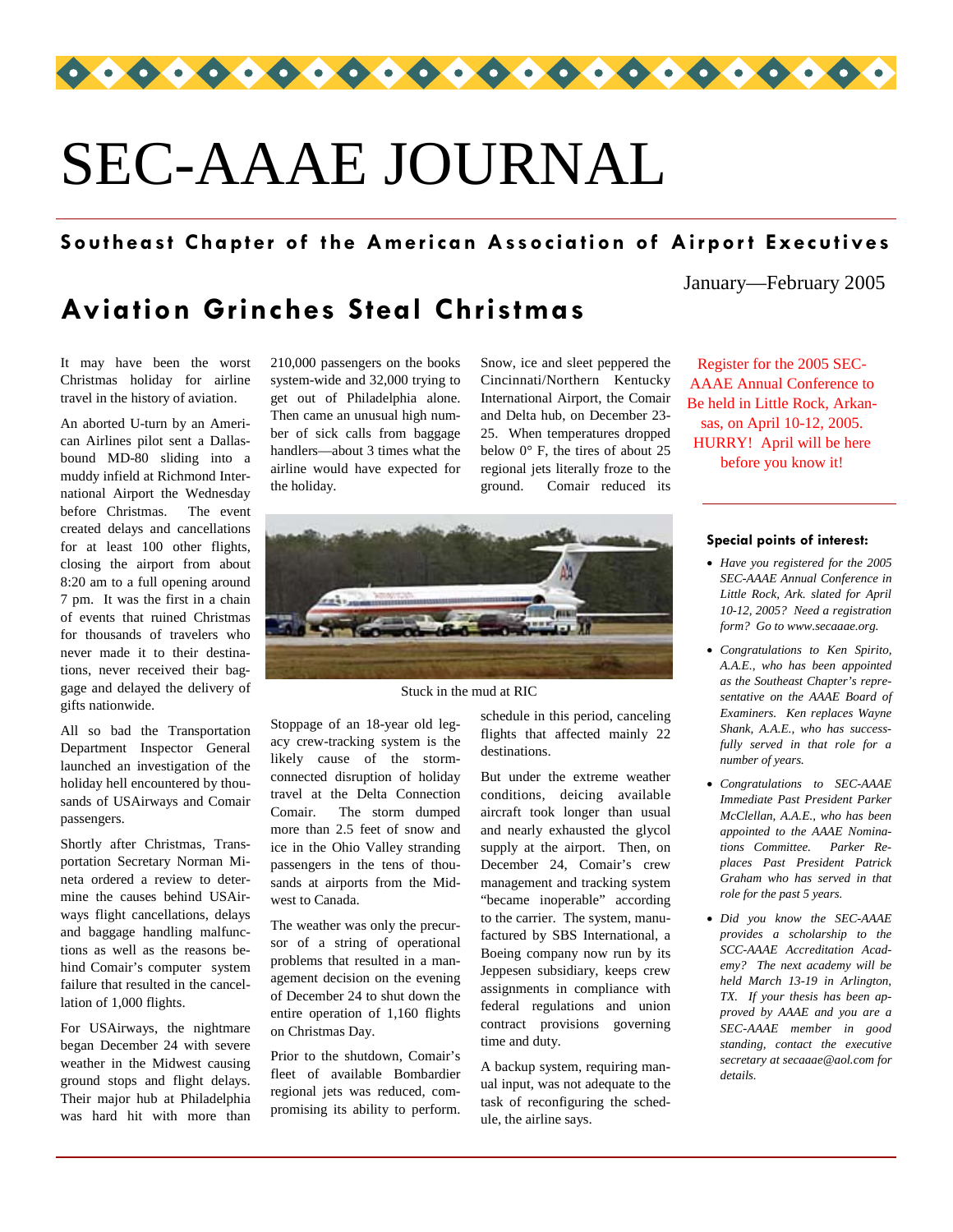

## **John Hanlin Retires**

Just over 30 years ago, former SEC-AAAE President John Hanlin and his family arrived in Blountville, Tennessee from Bluefield, West Virginia to accept a job as assistant manager of the "big" Tri-Cities Regional Airport. John had taken the Bluefield airport manager's job fresh out of college even after the authority's first choice backed out claiming he had received death threats from some "local yahoo." In his year and a half there, John claims to have learned how to push snow, bush hog the grass, tow and fuel airplanes, deal with some quirky characters and figure out he didn't want to learn it all the hard way.

John says when he moved to Tri-Cities, he liked his boss, the people he and his family met and the weather, but he reassured his wife they would be there for no more then 5 or 6 years.

Just like most of us, John adds that in many ways, his over 30-year career at Tri-Cities seems like only 5 or 6 years. But now, his children are grown and are (mostly) out of the house. He has watched a lot of folks come and go and he hopes the airport owner received more than its fair share from their association.

During his time in Tri-Cities, John created a financially successful transportation hub serving the needs of the traveling public and representing an important component of economic development for the region.

John Says, "I have been extremely fortunate over the last 30 years, thanks in large part to an understanding wife, good friends and wise mentors."

We will miss you, John. Please don't be a stranger to the SEC-AAAE. You played a major role in our success and we won't forget you or your contributions.

#### **Plans for Airport Authority Move Ahead**

After years of discussing how to strengthen regional cooperation between Lynchburg and Campbell County, officials from both localities are moving forward with plans to create an independent authority to oversee the Lynchburg Regional Airport and a proposed commerce park on airport property.

During a recent joint meeting between the county's Board of Supervisors and City Council, supervisors and council members gave their blessing for staff to pursue creation of the authority.

For at least a decade, the city and county have

discussed forming an authority and teaming up to build a commerce park on more than 250 available acres near the airport.

The city currently runs the airport, which is located in the county, and the county receives more than \$200,000 a year in taxes from the airport's operations.

Plans for the commerce park were put on hold when the Region 2000 Regional Commission decided to pursue building a regional commerce park a few years ago. But when that idea fell through, the county and the city decided to return to their original idea.

Airport and government officials said they believe an independent authority made up of members appointed by the city and county would manage the airport and commerce park more efficiently and save the airport and the city money.

Lynchburg Airport Manager Mark Courtney said another benefit of having the airport under an authority is that it would eliminate some of the bureaucracy involved in government business. Plus, the airport would not have to compete with other city departments for money and other resources.

#### **Airport Authority Idea Gets Tepid Reception**

On the eastern shore of Tampa Bay is an airport jammed to the rafters, where parking is difficult nearly all the time and impossible during peak travel periods. Every month it sets new passenger records.

On the western shore of the bay is an airport looking toward spring expecting to be barer than Mother Hubbard's cupboard.

It's enough to get some people talking about a share-the-wealth scheme. Take a little of what Tampa International Airport has in abundance and give it to St. Petersburg-Clearwater International Airport, which is hemorrhaging air service.

It would save the mid-Pinellas airport and give TIA some breathing room so a decision to build a second terminal complex might be postponed for several years. In theory, the process would be supervised by a new Pinellas County Aviation Authority, similar to Hillsborough's. It could be followed by a regional authority with an even broader view.

The notion was recently proposed by State Senator Jim Sebesta, R-St. Petersburg, chairman of the Senate Transportation Committee, after one of the two largest carriers at St. Petersburg left and the other announced its intention to go, eliminating 75 percent of the airport's business.

While officials on both sides of the bay say any notion for St. Petersburg is worth discussion, enthusiasm at this point runs from lukewarm to nonexistent.

Sebesta says he has no plan to file legislation to create the authority, but will help if that is what commissioners want to do.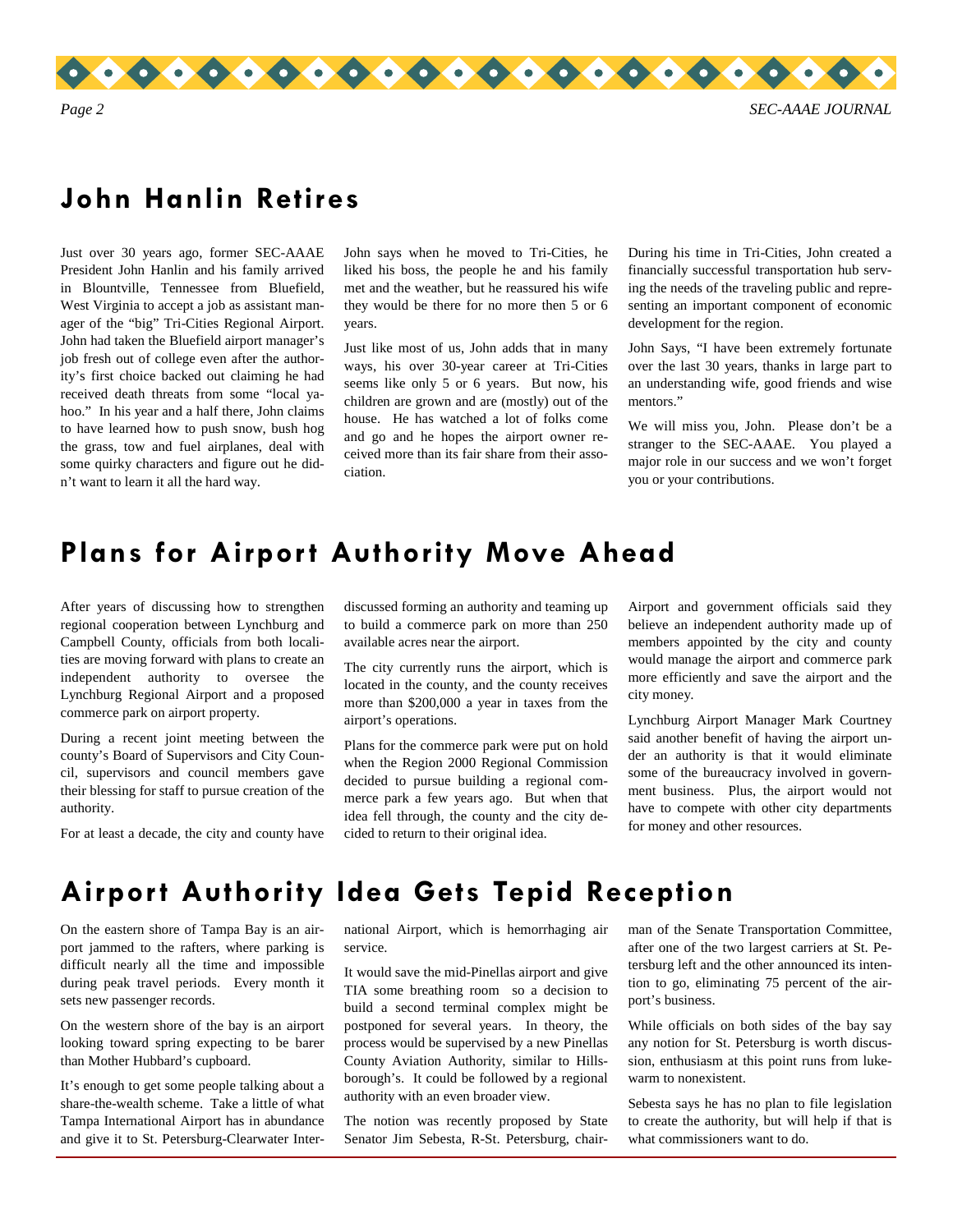

## **Airport Authority Executive Director Steps Aside**

The Collier County Airport Authority welcomed its new Executive Director, Theresa Cook, at the December 15 meeting at the Marco Island Airport.

Cook, formerly the airport manager for Las Cruces International Airport in Las Cruces, New Mexico, will replace Eugene Schmidt, a board member who stepped in to hold the position on a temporary basis.

As executive director, Cook will be responsible administering and guiding the development and management of the three publicly owned general aviation airports that serve

Collier County. Those airports include Immokalee Regional Airport, Marco Island Executive Airport and Everglades Airpark.

During her interview, Cook, 44, expressed a desire to return to Southwest Florida and was interested in a position that offered three such diverse airports with tremendous potential. Before Cook became airport manager in Las Cruces in 2003, she was the airport development coordinator at Austin-Bergstrom International Airport in Texas and executive director of Marathon Airport in the Keys from 1999 to 2003.

As Schmidt stepped aside, he presented the

authority with an assortment of pastries because his wife advised him to "Step down on a



sweet note." And so he did.

## **The Little Airport That Could**

The Middle Georgia Regional Airport has undergone a facelift, but for all of the renovation work, actual passenger service is moving back in time. Though the airport wants to become a major regional air hub, recent events have stopped it in its tracks and forced a retreat.

Atlantic Southeast Airlines was providing five daily round-trip flights, but because of security concerns those flights had to be cut back and now there are only two departing flights and two returning flights. This further punches a hole in airport proponents' dreams of attracting a second airline—which was supposed to be secured with service beginning March 1. With the airport unprepared to handle one airline, there is little doubt regarding its handling two.

It is estimated that to fix the basic security problems would cost \$100,000. That seems a paltry sum to hang up the desires of an airport that has recently undergone a \$6 million renovation project, but its \$100,000 the city does not have. It appears someone failed, in the early stages of design, to read and understand the Transportation Security Administration's rules and regulations. It would be difficult to believe that money could not have been gleaned from the renovation costs to produce the additional security necessary for expanded service.

Until the city learns whether a new grant will cover the cost of the overruns, officials are turning over every rock in their search for funds, public or private.

The cutback by ASA puts Middle Georgia travelers at a distance disadvantage. Scheduling connecting flights will be more difficult, and some travelers will undoubtedly decide to fight Atlanta traffic rather than use the Macon Airport.

## **Airport Wraps Up Work on 1st Phase Terminal Renovations**

The tattered orange carpet is gone and the dimly lighted corners have been brightened.

Officials at Louisville International Airport recently announced that the first phase of its \$41 million terminal renovation is nearly complete, and work will now begin on the second phase, renovating restrooms and moving baggage-scanning machines behind airline ticket counters—and out of public view.

"We've finished this project ahead of schedule," executive director Skip Miller said during the airport's annual year-end news conference.

The project, which was to be completed in 2005, included installation of six regional jet gates which spare passengers from having to walk outside to board planes, new smoking areas, and plasma screen televisions that show arriving and departing flights.

Throughout the airport, walls have been painted and columns have been refurbished, now sporting a brushed aluminum finish. The updates give the airport a sleek and modern but warm feel. And there is new carpeting and brighter lighting.

The next phase is expected to be completed in 2006.

Another improvement in January—only two taxi companies will be allowed to take passengers from the airport. Miller predicted the public would be pleased with this change because of the services the companies provide.